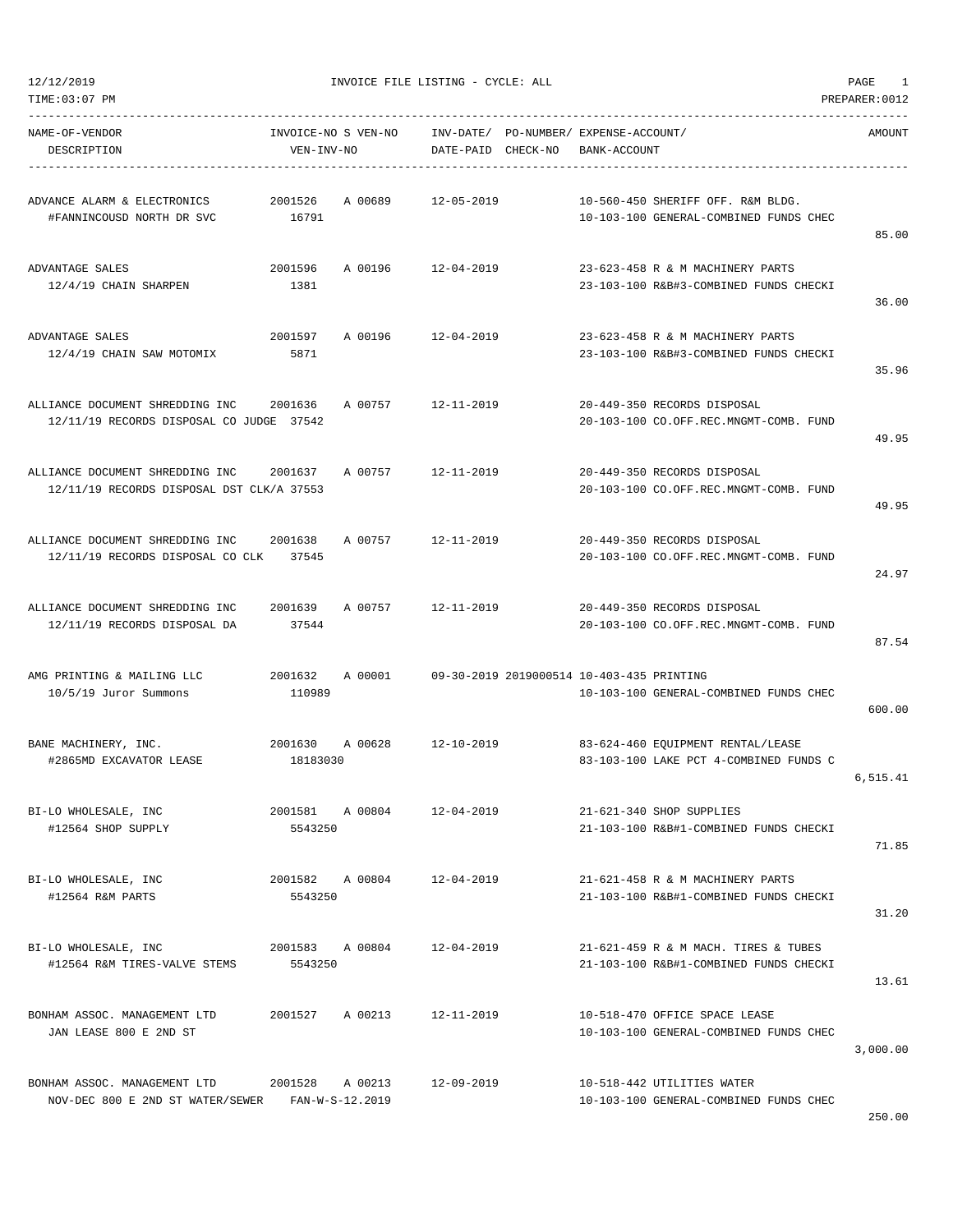| NAME-OF-VENDOR<br>DESCRIPTION                                   | VEN-INV-NO  |                 | INVOICE-NO S VEN-NO    INV-DATE/ PO-NUMBER/ EXPENSE-ACCOUNT/<br>DATE-PAID CHECK-NO | BANK-ACCOUNT        |                                                                                                            | AMOUNT   |
|-----------------------------------------------------------------|-------------|-----------------|------------------------------------------------------------------------------------|---------------------|------------------------------------------------------------------------------------------------------------|----------|
| BONHAM, CITY OF<br>JAN LEASE 514 CHESTNUT                       |             |                 | 2001529 A 00046 12-11-2019                                                         |                     | 10-518-470 OFFICE SPACE LEASE<br>10-103-100 GENERAL-COMBINED FUNDS CHEC                                    | 2,500.00 |
| BROWN, ELIJAH C.<br>19368 HERNDON DST CT                        |             |                 | 2001530 A 00264 12-04-2019                                                         |                     | 10-435-437 ATTORNEY FEES<br>10-103-100 GENERAL-COMBINED FUNDS CHEC                                         | 786.25   |
| BROWN, ELIJAH C.<br>CR-19-26878 LESTER DST CT                   |             |                 | 2001531 A 00264 12-04-2019                                                         |                     | 10-435-437 ATTORNEY FEES<br>10-103-100 GENERAL-COMBINED FUNDS CHEC                                         | 1,704.25 |
| BROWN, ELIJAH C.<br>CR-19-27090 DOYLE DST CT                    |             |                 | 2001633 A 00264 12-04-2019                                                         |                     | 10-435-437 ATTORNEY FEES<br>10-103-100 GENERAL-COMBINED FUNDS CHEC                                         | 1,207.00 |
| CASH<br>AWARDS BANQUET DOOR PRIZES                              | 2001532 A   |                 | 12-10-2019                                                                         |                     | 10-510-316 EMPLOYEE AWARDS BANQUET<br>10-103-100 GENERAL-COMBINED FUNDS CHEC                               | 1,100.00 |
| CHANDLER, PAUL<br>12/3-5/19 TRAVEL-MILE/MEAL/HOTEL              | 2001533 A   |                 | 12-06-2019                                                                         |                     | 10-405-427 OUT OF COUNTY TRAVEL/TRAINI<br>10-103-100 GENERAL-COMBINED FUNDS CHEC                           | 675.60   |
| CINTAS CORPORATION #163<br>#13494452 PCT 2 NOV UNIFORMS         |             |                 | 2001588 A 00581 11-30-2019                                                         | 22-622-395 UNIFORMS | 22-103-100 R&B#2- COMBINED FUNDS CHECK                                                                     | 231.61   |
| CINTAS CORPORATION #163 2001605<br>#13494346 PCT 4 NOV UNIFORMS |             |                 | A 00581 11-30-2019                                                                 |                     | 24-624-395 EMPLOYEE UNIFORMS<br>24-103-100 R&B#4- COMBINED FUNDS CHECK                                     | 263.00   |
| COUNTY TRASH SERVICE<br>#322234 LAKE FANNIN DEC TRASH           |             |                 | 2001631 A 00475 12-10-2019                                                         |                     | 85-520-443 TRASH PICK-UP<br>85-103-100 LAKE FANNIN-COMBINED FUNDS                                          | 65.00    |
| DELL MARKETING L.P.<br>#33874740 Toner                          | 10358424660 | 2001534 A 00696 |                                                                                    |                     | 12-04-2019 2020000104 10-495-310 OFFICE SUPPLIES<br>10-103-100 GENERAL-COMBINED FUNDS CHEC                 | 161.49   |
| DELL MARKETING L.P.<br>#33874740 High Yield Toner 10360109266   |             |                 |                                                                                    |                     | 2001535 A 00696 12-09-2019 2020000112 10-400-310 OFFICE SUPPLIES<br>10-103-100 GENERAL-COMBINED FUNDS CHEC | 124.44   |
| DELL MARKETING L.P.<br>#33874740 Toner Cartridges 10359450860   |             |                 |                                                                                    |                     | 2001536 A 00696 12-06-2019 2020000107 10-573-310 OFFICE SUPPLIES<br>10-103-100 GENERAL-COMBINED FUNDS CHEC | 191.88   |
| DM TRUCKING, LLC<br>$11/4/19$ ROCK & GRAVEL-HAULING 1515        | 2001606     |                 | A 00096 11-04-2019                                                                 |                     | 24-624-341 R & B MAT. ROCK & GRAVEL<br>24-103-100 R&B#4- COMBINED FUNDS CHECK                              | 4,343.76 |
| DM TRUCKING, LLC<br>12/3/19 ROCK & GRAVEL-HAULING               | 1597.A      |                 | 2001628 A 00096 12-03-2019                                                         |                     | 78-628-341 R & B MAT. ROCK & GRAVEL<br>78-103-100 RAW WATER PIPELINE-COMB.FUN                              | 4,022.98 |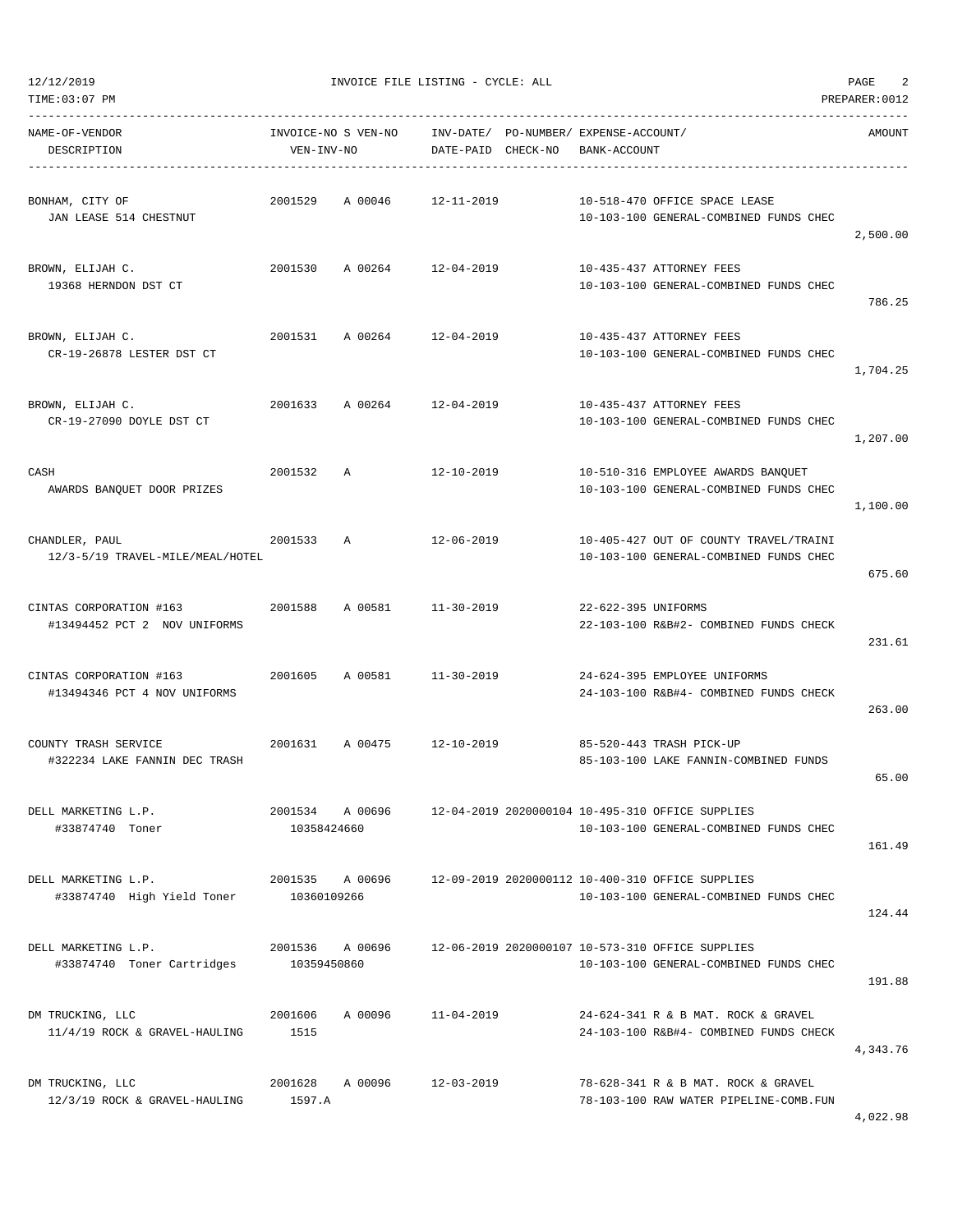| TIME:03:07 PM                                                  |                                   |                                                             |                                                                               | PREPARER: 0012 |
|----------------------------------------------------------------|-----------------------------------|-------------------------------------------------------------|-------------------------------------------------------------------------------|----------------|
| NAME-OF-VENDOR<br>DESCRIPTION                                  | INVOICE-NO S VEN-NO<br>VEN-INV-NO | INV-DATE/ PO-NUMBER/ EXPENSE-ACCOUNT/<br>DATE-PAID CHECK-NO | BANK-ACCOUNT                                                                  | AMOUNT         |
| DM TRUCKING, LLC<br>11/4/19 ROCK & GRAVEL-HAULING              | 2001629<br>A 00096<br>1515        | $11 - 04 - 2019$                                            | 78-628-341 R & B MAT, ROCK & GRAVEL<br>78-103-100 RAW WATER PIPELINE-COMB.FUN | 7,405.10       |
| DOLESE BROS. CO.<br>#FAN584 ROCK & GRAVEL                      | 2001607 A 00200<br>AG19156113     | 11-25-2019                                                  | 24-624-341 R & B MAT. ROCK & GRAVEL<br>24-103-100 R&B#4- COMBINED FUNDS CHECK | 226.70         |
| DOLESE BROS. CO.<br>#FAN584 ROCK & GRAVEL                      | 2001608<br>A 00200<br>AG19156808  | 11-26-2019                                                  | 24-624-341 R & B MAT. ROCK & GRAVEL<br>24-103-100 R&B#4- COMBINED FUNDS CHECK | 436.48         |
| DOLESE BROS. CO.<br>#FAN584 ROCK & GRAVEL                      | 2001621 A 00200<br>AG19153654     | 11-19-2019                                                  | 78-628-341 R & B MAT. ROCK & GRAVEL<br>78-103-100 RAW WATER PIPELINE-COMB.FUN | 558.31         |
| DOLESE BROS. CO.<br>#FAN584 ROCK & GRAVEL                      | 2001622<br>A 00200<br>AG19154329  | 11-20-2019                                                  | 78-628-341 R & B MAT. ROCK & GRAVEL<br>78-103-100 RAW WATER PIPELINE-COMB.FUN | 552.09         |
| DOLESE BROS. CO.<br>#FAN584 ROCK & GRAVEL                      | 2001623 A 00200<br>AG19154921     | 11-21-2019                                                  | 78-628-341 R & B MAT. ROCK & GRAVEL<br>78-103-100 RAW WATER PIPELINE-COMB.FUN | 2,452.84       |
| DOLESE BROS. CO.<br>#FAN584 ROCK & GRAVEL                      | 2001624 A 00200<br>AG19155448     | 11-22-2019                                                  | 78-628-341 R & B MAT. ROCK & GRAVEL<br>78-103-100 RAW WATER PIPELINE-COMB.FUN | 1,881.77       |
| DOLESE BROS. CO.<br>#FAN584 ROCK & GRAVEL                      | 2001625<br>A 00200<br>AG19156113  | 11-25-2019                                                  | 78-628-341 R & B MAT. ROCK & GRAVEL<br>78-103-100 RAW WATER PIPELINE-COMB.FUN | 1,098.31       |
| DOLESE BROS. CO.<br>#FAN584 ROCK & GRAVEL                      | 2001626<br>AG19156808             | A 00200 11-26-2019                                          | 78-628-341 R & B MAT. ROCK & GRAVEL<br>78-103-100 RAW WATER PIPELINE-COMB.FUN | 1,558.51       |
| DOLESE BROS. CO.<br>#FAN584 ROCK & GRAVEL                      | 2001627 A 00200<br>AG19157386     | $11 - 27 - 2019$                                            | 78-628-341 R & B MAT. ROCK & GRAVEL<br>78-103-100 RAW WATER PIPELINE-COMB.FUN | 912.60         |
| DOUBLE D TRUCK REPAIR<br>12/9/19 02 INTL REPAIR                | 2001589<br>A 00009<br>11375       | 12-09-2019                                                  | 22-622-458 R & M MACHINERY PARTS<br>22-103-100 R&B#2- COMBINED FUNDS CHECK    | 13,450.93      |
| DOUBLE D TRUCK REPAIR<br>12/3/19 03 VOLVO REPAIR               | 2001590<br>A 00009<br>11368       | $12 - 03 - 2019$                                            | 22-622-458 R & M MACHINERY PARTS<br>22-103-100 R&B#2- COMBINED FUNDS CHECK    | 2,461.84       |
| FANNIN COUNTY ELEC. CO-OP, INC<br>#10115200 PCT 3 ELECTRIC     | 2001640<br>A 00335                | 12-09-2019                                                  | 23-623-440 UTILITY ELECTRICITY<br>23-103-100 R&B#3-COMBINED FUNDS CHECKI      | 244.40         |
| FANNIN COUNTY TAX ASSESSOR-COL<br>11/13/19 2018 CHEV UNIT 1408 | 2001537 A 00797<br>PLATE KLP3693  | 11-13-2019                                                  | 10-560-454 R & M AUTOMOBILES<br>10-103-100 GENERAL-COMBINED FUNDS CHEC        |                |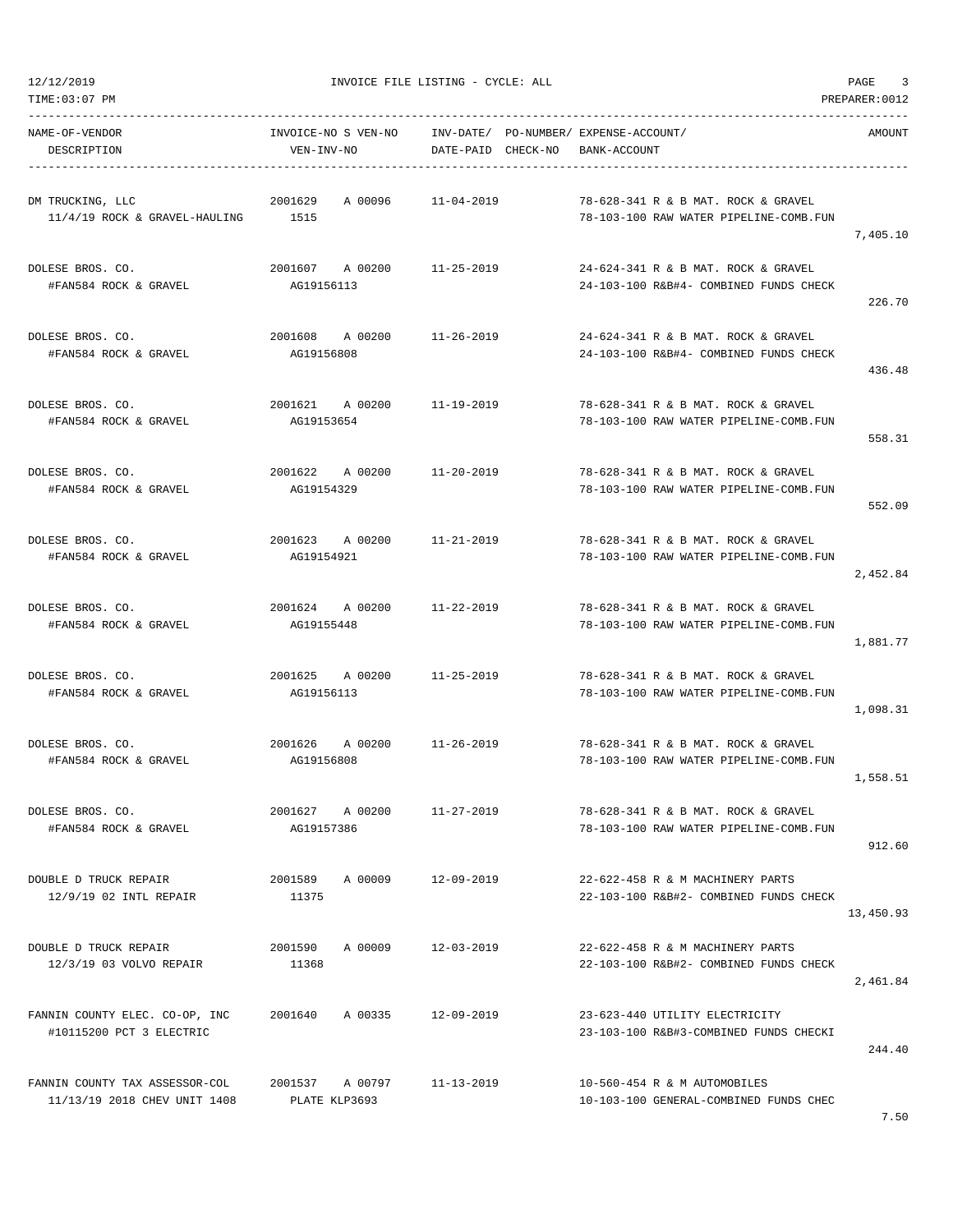TIME:03:07 PM PREPARER:0012

12/12/2019 INVOICE FILE LISTING - CYCLE: ALL PAGE 4

| NAME-OF-VENDOR<br>DESCRIPTION                                                                | VEN-INV-NO      | INVOICE-NO S VEN-NO     INV-DATE/ PO-NUMBER/ EXPENSE-ACCOUNT/ | DATE-PAID CHECK-NO | BANK-ACCOUNT    |                                                                                                           | AMOUNT   |
|----------------------------------------------------------------------------------------------|-----------------|---------------------------------------------------------------|--------------------|-----------------|-----------------------------------------------------------------------------------------------------------|----------|
| FANNIN COUNTY TAX ASSESSOR-COL 2001538 A 00797<br>11/13/19 2018 CHEV UNIT 1941 PLATE KLP3694 |                 |                                                               | 11-13-2019         |                 | 10-560-454 R & M AUTOMOBILES<br>10-103-100 GENERAL-COMBINED FUNDS CHEC                                    | 7.50     |
| FANNIN COUNTY TAX ASSESSOR-COL<br>11/13/19 2017 FORD UNIT 4017                               | PLATE 1290581   | 2001539 A 00797                                               | 11-13-2019         |                 | 10-560-454 R & M AUTOMOBILES<br>10-103-100 GENERAL-COMBINED FUNDS CHEC                                    | 7.50     |
| FROELICH, DR. JAMES E.<br>11/21-12/20/19 HEALTH OFFICER                                      | 2001540         | A 00074 12-11-2019                                            |                    |                 | 10-641-102 SALARY APPOINTED OFFICIAL<br>10-103-100 GENERAL-COMBINED FUNDS CHEC                            | 200.00   |
| GLASER, RICHARD E.<br>12/4-6/19 TRAVEL-MILE/MEAL/HOTEL/TO                                    | 2001541         | A 00295 12-09-2019                                            |                    |                 | 10-475-427 OUT OF COUNTY TRAVEL/TRAINI<br>10-103-100 GENERAL-COMBINED FUNDS CHEC                          | 532.20   |
| GRAINGER<br>#882311343 Jackets (3)                                                           | 9369441044      |                                                               |                    |                 | 2001598 A 00835 11-26-2019 2020000100 23-623-340 SHOP SUPPLIES<br>23-103-100 R&B#3-COMBINED FUNDS CHECKI  | 143.85   |
| GT DISTRIBUTORS, INC<br>#002162 Uniforms-HOWELL                                              | INV0738867      |                                                               |                    |                 | 2001542 A 00281 11-22-2019 2020000058 10-560-395 UNIFORMS/OTHER<br>10-103-100 GENERAL-COMBINED FUNDS CHEC | 538.64   |
| HOLLAND, JORDAN PLLC<br>FA-19-44046 JMS/KZA DST CT                                           |                 | 2001543 A 00010 12-06-2019                                    |                    |                 | 10-435-436 ATTORNEY FEES- CPS CASES<br>10-103-100 GENERAL-COMBINED FUNDS CHEC                             | 1,173.00 |
| JOE D MOSS ATTORNEY AT LAW<br>50203 TOLAND CO CT@LAW                                         | 2001544 A 00431 |                                                               | 12-04-2019         |                 | 10-410-424 INDIGENT ATTORNEY FEES<br>10-103-100 GENERAL-COMBINED FUNDS CHEC                               | 175.00   |
| JOE D MOSS ATTORNEY AT LAW<br>50202 KURUS CO CT@LAW                                          |                 | 2001545 A 00431 12-04-2019                                    |                    |                 | 10-410-424 INDIGENT ATTORNEY FEES<br>10-103-100 GENERAL-COMBINED FUNDS CHEC                               | 400.00   |
| JPMORGAN CHASE BANK NA<br>5567 0879 0001 8285 KREIDER HOTEL                                  | 2001546 A 00378 |                                                               | 12-05-2019         |                 | 10-475-427 OUT OF COUNTY TRAVEL/TRAINI<br>10-103-100 GENERAL-COMBINED FUNDS CHEC                          | 358.80   |
| JPMORGAN CHASE BANK NA<br>5567 0879 0001 8285 TXPPA DUES                                     |                 | 2001547 A 00378 12-05-2019                                    |                    | 10-496-481 DUES | 10-103-100 GENERAL-COMBINED FUNDS CHEC                                                                    | 75.00    |
| JPMORGAN CHASE BANK NA $2001548$ A 00378 12-05-2019<br>5567 0879 0001 8285 HOTEL             |                 |                                                               |                    |                 | 10-499-427 OUT OF COUNTY TRAVEL/TRAINI<br>10-103-100 GENERAL-COMBINED FUNDS CHEC                          | 890.10   |
| JPMORGAN CHASE BANK NA<br>5567 0879 0001 8285 HOTEL                                          | 2001549 A 00378 |                                                               | 12-05-2019         |                 | 10-665-429 IN/OUT CO.TRAVEL/TRAINING-4<br>10-103-100 GENERAL-COMBINED FUNDS CHEC                          | 237.30   |
| JPMORGAN CHASE BANK NA<br>5567 0879 0001 8285 REGISTRATION                                   |                 | 2001550 A 00378 12-05-2019                                    |                    |                 | 10-495-427 OUT OF COUNTY TRAVEL/TRAINI<br>10-103-100 GENERAL-COMBINED FUNDS CHEC                          | 205.00   |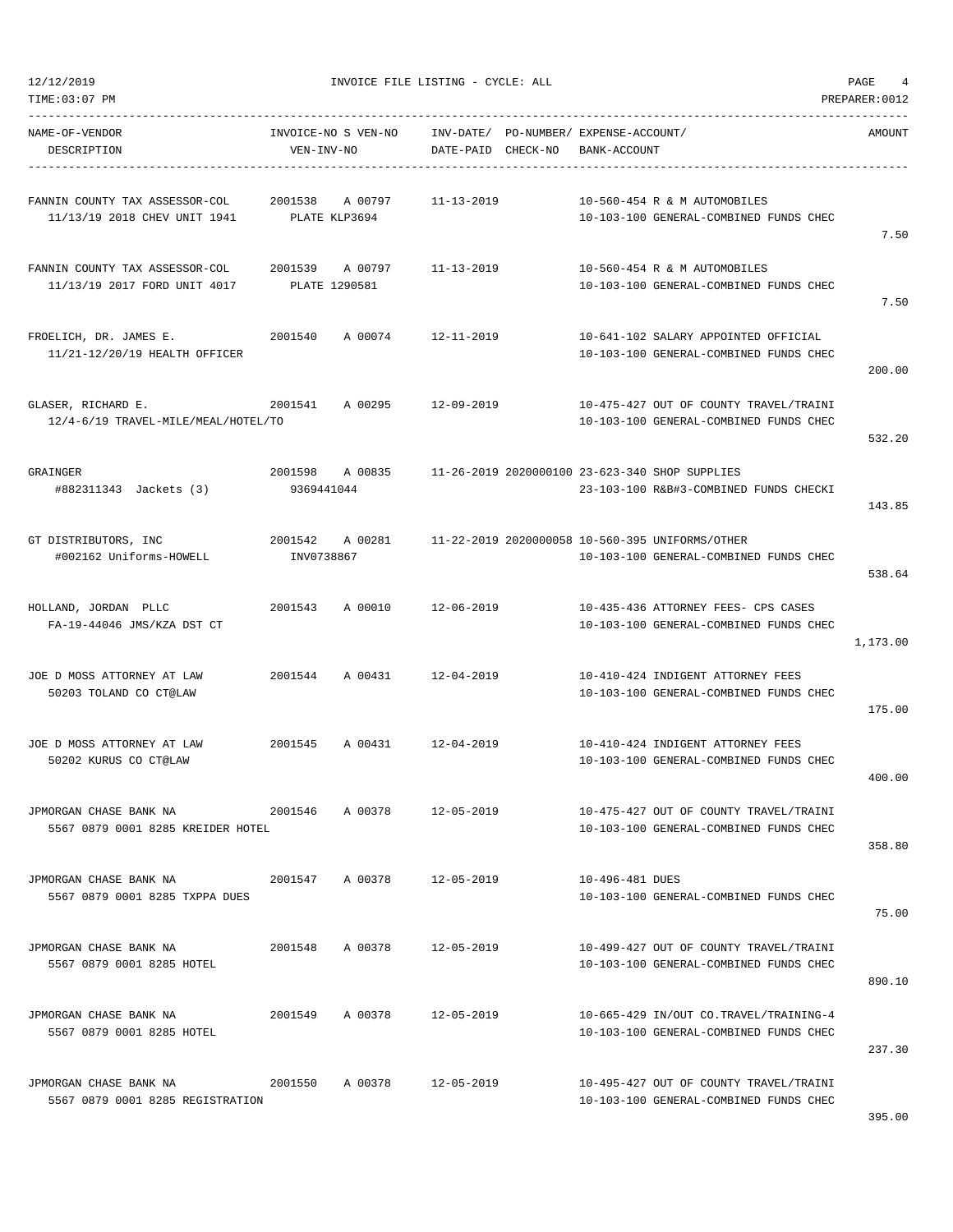| NAME-OF-VENDOR<br>DESCRIPTION                                                                           | VEN-INV-NO      | INVOICE-NO S VEN-NO INV-DATE/ PO-NUMBER/ EXPENSE-ACCOUNT/ | DATE-PAID CHECK-NO BANK-ACCOUNT |                 |                                                                                  | AMOUNT   |
|---------------------------------------------------------------------------------------------------------|-----------------|-----------------------------------------------------------|---------------------------------|-----------------|----------------------------------------------------------------------------------|----------|
| JPMORGAN CHASE BANK NA<br>5567 0879 0001 8285 REGISTRATION                                              | 2001551 A 00378 |                                                           | 12-05-2019                      |                 | 10-590-427 OUT OF COUNTY TRAVEL/TRAINI<br>10-103-100 GENERAL-COMBINED FUNDS CHEC | 540.00   |
| JPMORGAN CHASE BANK NA<br>5567 0879 0001 8285 REGISTRATION                                              |                 | 2001552 A 00378 12-05-2019                                |                                 |                 | 10-591-427 OUT OF COUNTY TRAVEL/TRAINI<br>10-103-100 GENERAL-COMBINED FUNDS CHEC | 20.00    |
| JPMORGAN CHASE BANK NA<br>5567 0879 0001 8285 TFMA DUES                                                 |                 | 2001553 A 00378 12-05-2019                                |                                 | 10-591-481 DUES | 10-103-100 GENERAL-COMBINED FUNDS CHEC                                           | 50.00    |
| JPMORGAN CHASE BANK NA<br>5567 0879 0001 8285 SHOP WATER                                                |                 | 2001591 A 00378 12-05-2019                                |                                 |                 | 22-622-340 SHOP SUPPLIES<br>22-103-100 R&B#2- COMBINED FUNDS CHECK               | 29.74    |
| JPMORGAN CHASE BANK NA<br>5567 0879 0001 8285 DEPOSIT TICKETS                                           |                 | 2001617 A 00378 12-05-2019                                |                                 |                 | 33-498-310 OFFICE SUPPLIES<br>33-103-100 BAIL BONDSMAN APP.-COMB FUN             | 168.71   |
| JPMORGAN CHASE BANK NA 2001620 A 00378 12-05-2019<br>5567 0879 0001 8285 TAYLOR HOTEL                   |                 |                                                           |                                 |                 | 67-560-428 TRAINING & TUITION<br>67-103-100 ANNUAL PAYMENT-COMBINED FUN          | 703.80   |
| KONICA MINOLTA PREMIER FINANCE 2001554 A 00444 12-07-2019<br>#1284057 108 E SAM RAYBURN COPIER 66063405 |                 |                                                           |                                 |                 | 10-510-315 COPIER RENTAL<br>10-103-100 GENERAL-COMBINED FUNDS CHEC               | 114.68   |
| L & L A/C-ELECTRICAL<br>2001555<br>12/2/19 SA HEATING SVC                                               | 717             | A 00239 12-06-2019                                        |                                 |                 | 10-513-450 R&M BUILDING<br>10-103-100 GENERAL-COMBINED FUNDS CHEC                | 208.75   |
| LAW OFFICE OF MYLES PORTER, P.C. 2001556 A 00649 12-02-2019<br>49906 HILL CO CT@LAW                     |                 |                                                           |                                 |                 | 10-410-424 INDIGENT ATTORNEY FEES<br>10-103-100 GENERAL-COMBINED FUNDS CHEC      | 400.00   |
| LEONARD, CITY OF<br>JAN TAG OFFICE LEASE                                                                | 2001557 A 00048 |                                                           | 12-11-2019                      |                 | 10-499-460 LEONARD OFFICE RENT<br>10-103-100 GENERAL-COMBINED FUNDS CHEC         | 100.00   |
| LEONARD, CITY OF<br>JAN JP2 OFFICE LEASE                                                                | 2001558         | A 00048 12-11-2019                                        |                                 |                 | 10-456-460 OFFICE RENTAL<br>10-103-100 GENERAL-COMBINED FUNDS CHEC               | 350.00   |
| MAGNEGAS WELDING SUPPLY - SOUTH, LL 2001599 A 00446<br>#FANNI CYLINDER LEASE                            | R1345761        |                                                           | $11 - 30 - 2019$                |                 | 23-623-343 R & B MAT. HARDWRE & LUMB<br>23-103-100 R&B#3-COMBINED FUNDS CHECKI   | 15.00    |
| MCCRAW II, BILLY MAYFIELD<br>JAN OFFICE LEASE 200 E 1ST                                                 | 2001559         | A 00214                                                   | 12-11-2019                      |                 | 10-518-470 OFFICE SPACE LEASE<br>10-103-100 GENERAL-COMBINED FUNDS CHEC          | 2,000.00 |
| MCCRAW II, BILLY MAYFIELD<br>JAN WAREHOUSE LEASE 200 E 1ST                                              | 2001560         | A 00214 12-11-2019                                        |                                 |                 | 10-518-470 OFFICE SPACE LEASE<br>10-103-100 GENERAL-COMBINED FUNDS CHEC          |          |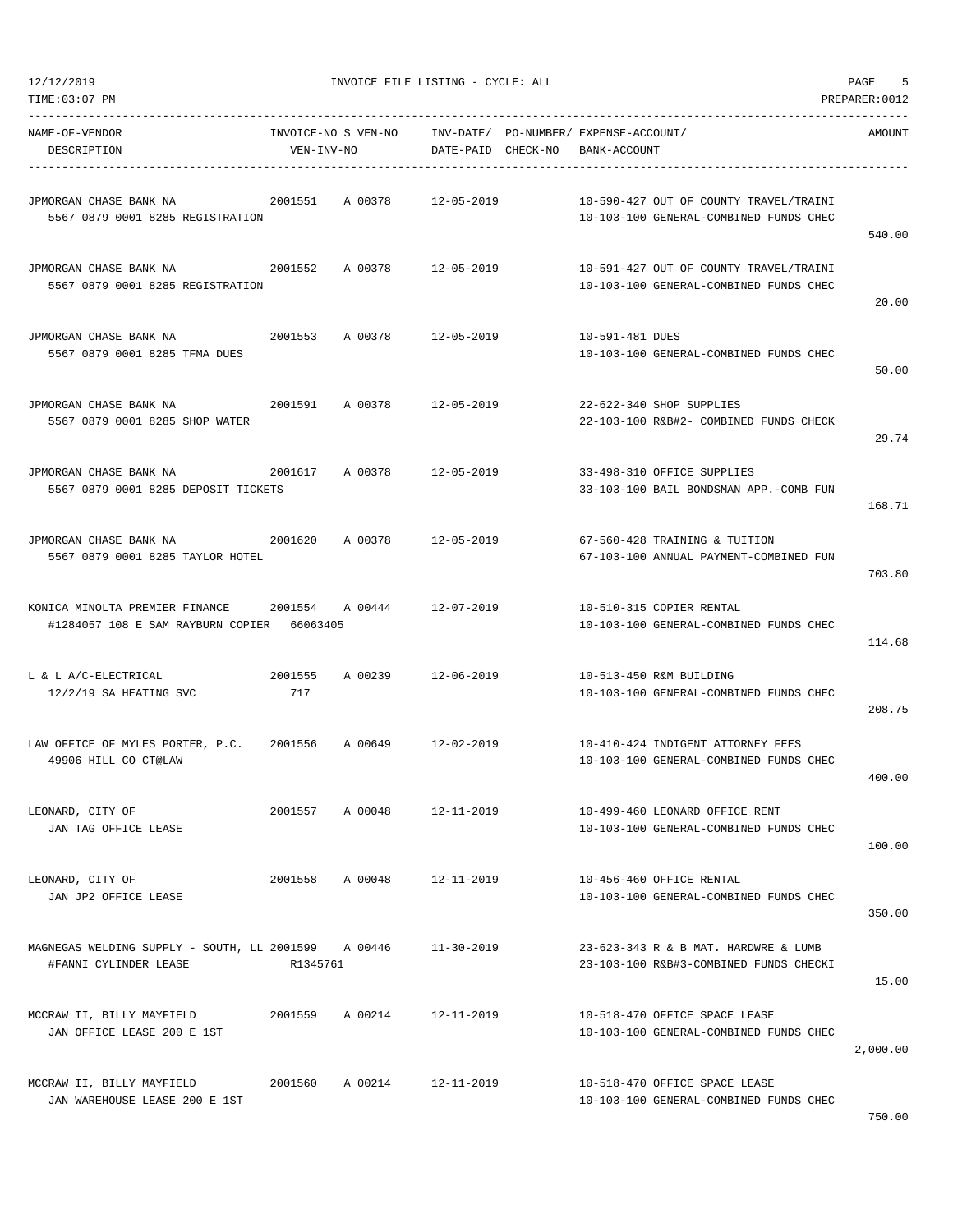| NAME-OF-VENDOR<br>DESCRIPTION                                          | INVOICE-NO S VEN-NO<br>VEN-INV-NO    | INV-DATE/ PO-NUMBER/ EXPENSE-ACCOUNT/<br>DATE-PAID CHECK-NO | BANK-ACCOUNT                                                                               | AMOUNT   |
|------------------------------------------------------------------------|--------------------------------------|-------------------------------------------------------------|--------------------------------------------------------------------------------------------|----------|
| MCCRAW OIL CO.<br>#23040045 SHERIFF NOV AUTO GAS                       | 2001561<br>A 00111                   | $11 - 30 - 2019$                                            | 10-560-330 AUTO EXPENSE GAS & OIL<br>10-103-100 GENERAL-COMBINED FUNDS CHEC                | 3,679.00 |
| MCCRAW OIL CO.<br>#23040023 PCT 1 GAS/OIL                              | 2001584 A 00111 11-30-2019<br>P26113 |                                                             | 21-621-457 R & M MACHINERY GAS & OIL<br>21-103-100 R&B#1-COMBINED FUNDS CHECKI             | 1,746.84 |
| MCCRAW OIL CO.<br>#23040025 PCT 2 NOV GAS/OIL                          | 2001592<br>A 00111<br>P26110         | $11 - 30 - 2019$                                            | 22-622-457 R & M MACHINERY GAS & OIL<br>22-103-100 R&B#2- COMBINED FUNDS CHECK             | 4,507.67 |
| MCCRAW OIL CO.<br>#23040034 PCT 3 NOV GAS/OIL                          | 2001600 A 00111                      | 11-30-2019                                                  | 23-623-457 R & M MACHINERY GAS & OIL<br>23-103-100 R&B#3-COMBINED FUNDS CHECKI             | 9,630.37 |
| MCCRAW OIL CO.<br>#23040036 PCT 4 GAS/OIL                              | 2001609 A 00111<br>P26115            | 11-30-2019                                                  | 24-624-457 R & M MACHINERY GAS & OIL<br>24-103-100 R&B#4- COMBINED FUNDS CHECK             | 2,976.96 |
| NATIONAL ASSOCIATION OF COUNTIES<br>2020 DUES                          | 2001562<br>Α<br>259676               | 11-18-2019                                                  | 10-409-481 DUES<br>10-103-100 GENERAL-COMBINED FUNDS CHEC                                  | 677.00   |
| NORTHEAST TEXAS RC&D AREA, INC 2001563 A 00409 12-02-2019<br>2020 DUES |                                      |                                                             | 10-409-481 DUES<br>10-103-100 GENERAL-COMBINED FUNDS CHEC                                  | 250.00   |
| O'REILLY AUTOMOTIVE, INC.<br>#152888 R&M PARTS                         | 2001585 A 00440                      | 11-28-2019                                                  | 21-621-458 R & M MACHINERY PARTS<br>21-103-100 R&B#1-COMBINED FUNDS CHECKI                 | 234.75   |
| O'REILLY AUTOMOTIVE, INC.<br>#162523 R&M PARTS                         | 2001593 A 00440 11-28-2019           |                                                             | 22-622-458 R & M MACHINERY PARTS<br>22-103-100 R&B#2- COMBINED FUNDS CHECK                 | 164.41   |
| O'REILLY AUTOMOTIVE, INC.<br>#163524 R&M PARTS                         | 2001601<br>A 00440<br>0361254834     | $11 - 28 - 2019$                                            | 23-623-458 R & M MACHINERY PARTS<br>23-103-100 R&B#3-COMBINED FUNDS CHECKI                 | 13.48    |
| O'REILLY AUTOMOTIVE, INC.<br>#163525 R&M PARTS                         | 2001610<br>A 00440                   | $11 - 28 - 2019$                                            | 24-624-458 R & M MACHINERY PARTS<br>24-103-100 R&B#4- COMBINED FUNDS CHECK                 | 384.75   |
| OFFICE DEPOT<br>#29023460 Toner                                        | 2001564 A 00216<br>408085482001      |                                                             | 11-27-2019 2020000101 10-497-310 OFFICE SUPPLIES<br>10-103-100 GENERAL-COMBINED FUNDS CHEC | 113.09   |
| OFFICE DEPOT<br>#29023460 Office Supplies                              | 2001565<br>A 00216<br>411925694001   |                                                             | 12-05-2019 2020000111 10-665-310 OFFICE SUPPLIES<br>10-103-100 GENERAL-COMBINED FUNDS CHEC | 186.74   |
| OFFICE DEPOT<br>#29023460 Toner                                        | 2001566<br>A 00216<br>410392293001   |                                                             | 12-03-2019 2020000108 10-495-310 OFFICE SUPPLIES<br>10-103-100 GENERAL-COMBINED FUNDS CHEC |          |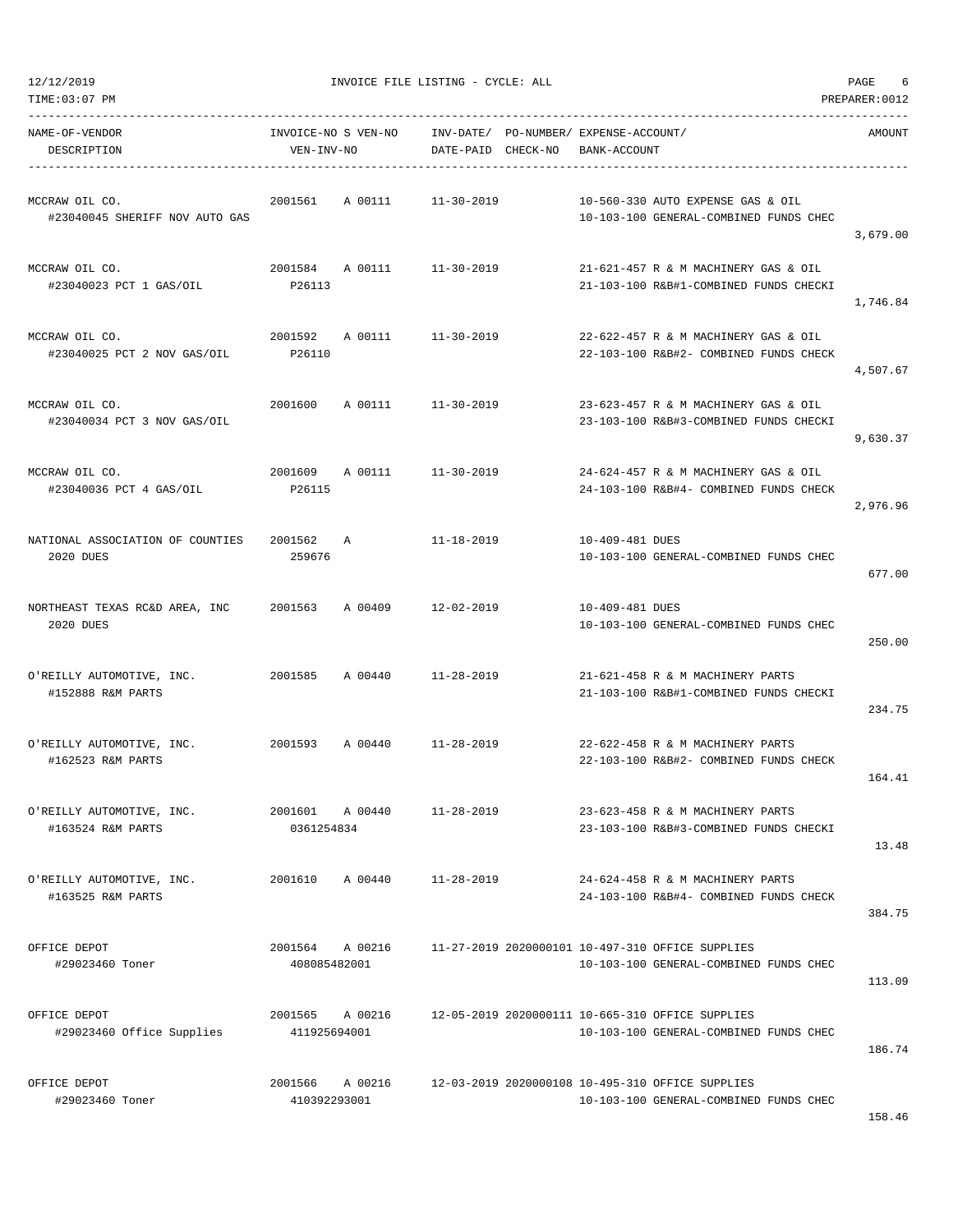|  | 12/12/2019 |  |
|--|------------|--|
|  |            |  |

| NAME-OF-VENDOR<br>DESCRIPTION                                                                     | INVOICE-NO S VEN-NO<br>VEN-INV-NO |                            | DATE-PAID CHECK-NO                                        | INV-DATE/ PO-NUMBER/ EXPENSE-ACCOUNT/<br>BANK-ACCOUNT |                                                                                             | AMOUNT   |
|---------------------------------------------------------------------------------------------------|-----------------------------------|----------------------------|-----------------------------------------------------------|-------------------------------------------------------|---------------------------------------------------------------------------------------------|----------|
| OLD SCHOOL ENTERPRISES TWO LLC 		 2001567 		 A 00436 		 12-11-2019<br>JAN LEASE 108 E SAM RAYBURN |                                   |                            |                                                           |                                                       | 10-518-470 OFFICE SPACE LEASE<br>10-103-100 GENERAL-COMBINED FUNDS CHEC                     | 1,100.00 |
| PARKER TIRE<br>12/2/19 R&M TIRE                                                                   | 11583                             |                            | 2001611 A 00006 12-02-2019                                |                                                       | 24-624-459 R & M MACH. TIRES & TUBES<br>24-103-100 R&B#4- COMBINED FUNDS CHECK              | 100.00   |
| PARKER TIRE<br>12/10/19 R&M TIRE                                                                  | 2001612<br>11615                  | A 00006                    | $12 - 10 - 2019$                                          |                                                       | 24-624-459 R & M MACH. TIRES & TUBES<br>24-103-100 R&B#4- COMBINED FUNDS CHECK              | 30.00    |
| PERKINS, J. DANIEL<br>FA-19-44046 SCOTT DST CT                                                    |                                   | 2001568 A 00589            | 12-06-2019                                                |                                                       | 10-435-436 ATTORNEY FEES- CPS CASES<br>10-103-100 GENERAL-COMBINED FUNDS CHEC               | 450.00   |
| PERSONALIZED PRINTING<br>$12/3/19$ Business Cards $(6)$                                           | 104905                            |                            | 2001569 A 00826 12-03-2019 2020000097 10-403-435 PRINTING |                                                       | 10-103-100 GENERAL-COMBINED FUNDS CHEC                                                      | 207.75   |
| PERSONALIZED PRINTING<br>2001570<br>12/10/19BUSINESS CARDS-ROBINSON                               | 104963                            |                            | A 00826 12-10-2019 2020000097 10-403-435 PRINTING         |                                                       | 10-103-100 GENERAL-COMBINED FUNDS CHEC                                                      | 22.00    |
| 2001586<br>RDO EOUIPMENT CO<br>#7451005 R&M 772D MOTORGRADER W68840                               |                                   |                            | A 00353 12-04-2019                                        |                                                       | 21-621-458 R & M MACHINERY PARTS<br>21-103-100 R&B#1-COMBINED FUNDS CHECKI                  | 976.21   |
| RDO EQUIPMENT CO<br>#7451002 R&M PARTS-G930C MOTORGRADE W68894                                    |                                   |                            | 2001602 A 00353 12-04-2019                                |                                                       | 23-623-458 R & M MACHINERY PARTS<br>23-103-100 R&B#3-COMBINED FUNDS CHECKI                  | 1,291.60 |
| RDO EQUIPMENT CO<br>#2039004 R&M PARTS-140H MOTORGRADER W68583                                    |                                   |                            | 2001613 A 00353 11-20-2019                                |                                                       | 24-624-458 R & M MACHINERY PARTS<br>24-103-100 R&B#4- COMBINED FUNDS CHECK                  | 3,379.95 |
| REINERT PAPER & CHEMICAL CENTER<br>#FANNI100 Janitorial Supplies                                  | 2001571                           | A 00478<br>403565 / 403646 |                                                           |                                                       | 12-10-2019 2020000115 10-513-332 JANITOR SUPPLIES<br>10-103-100 GENERAL-COMBINED FUNDS CHEC | 179.91   |
| REINERT PAPER & CHEMICAL CENTER<br>#FANNI100 Janitorial Supplies                                  | 2001572                           | A 00478<br>403565 / 403646 |                                                           |                                                       | 12-10-2019 2020000115 10-516-332 JANITOR SUPPLIES<br>10-103-100 GENERAL-COMBINED FUNDS CHEC | 124.66   |
| REINERT PAPER & CHEMICAL CENTER<br>#FANNI100 Janitorial Supplies                                  | 2001573                           | A 00478<br>403565 / 403646 |                                                           |                                                       | 12-10-2019 2020000115 10-511-332 JANITOR SUPPLIES<br>10-103-100 GENERAL-COMBINED FUNDS CHEC | 83.32    |
| RICHARD DRAKE CONSTRUCTION CO. L.P. 2001614<br>#F006 ASPH/OIL SAND                                | 175344                            | A 00756                    | $12 - 04 - 2019$                                          |                                                       | 24-624-344 R & B MAT. ASPHALT/RD OIL<br>24-103-100 R&B#4- COMBINED FUNDS CHECK              | 1,552.88 |
| RLI<br>#RSB0680330 K SMITH BOND                                                                   | 2001574                           | A 00365                    | $11 - 19 - 2019$                                          | 10-456-480 BOND                                       | 10-103-100 GENERAL-COMBINED FUNDS CHEC                                                      |          |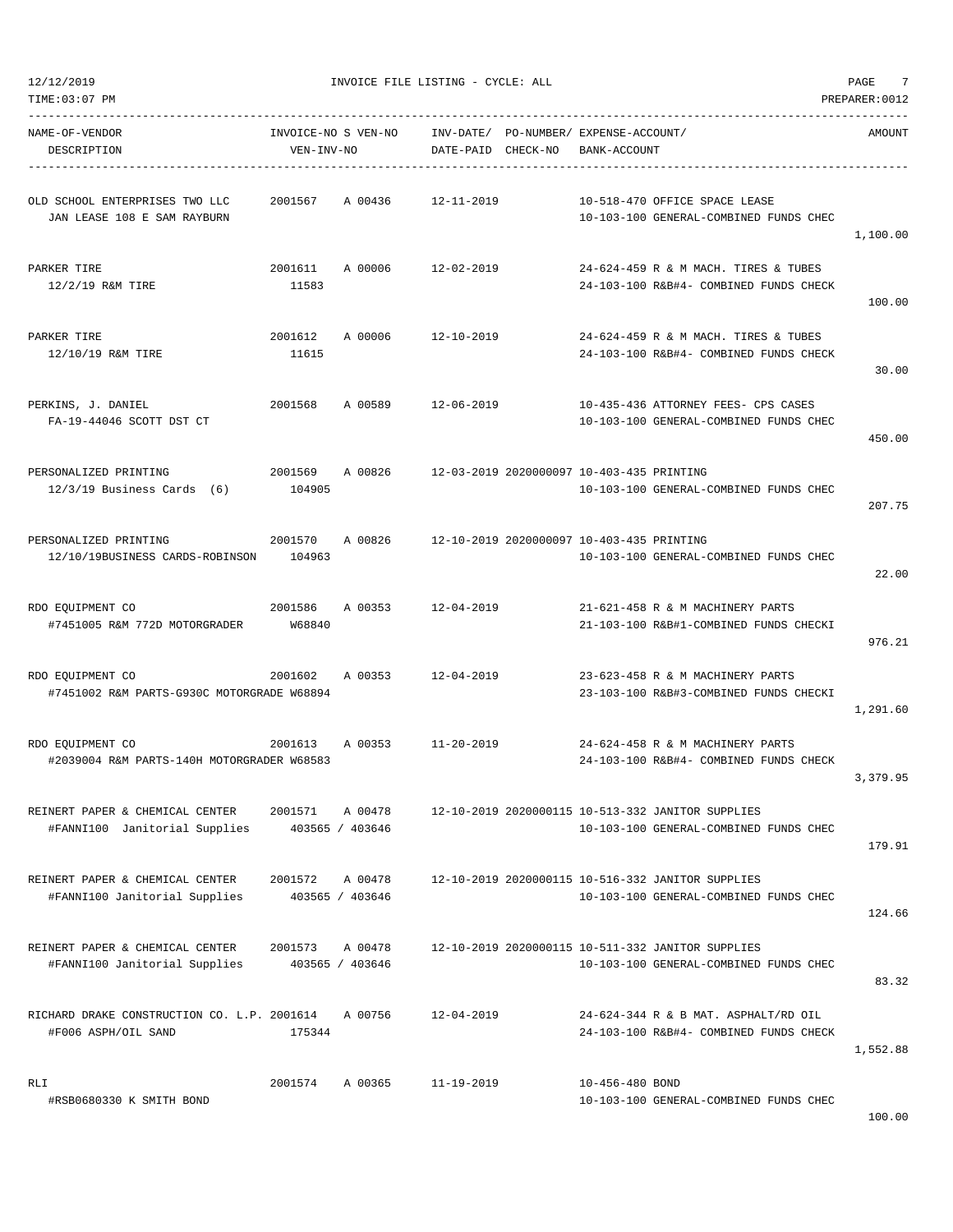| TIME: 03:07 PM                                                                  |                                   |                                 |                                                                                  | PREPARER: 0012 |
|---------------------------------------------------------------------------------|-----------------------------------|---------------------------------|----------------------------------------------------------------------------------|----------------|
| NAME-OF-VENDOR<br>DESCRIPTION                                                   | INVOICE-NO S VEN-NO<br>VEN-INV-NO | INV-DATE/<br>DATE-PAID CHECK-NO | PO-NUMBER/ EXPENSE-ACCOUNT/<br>BANK-ACCOUNT                                      | AMOUNT         |
| ROMCO EQUIPMENT CO.<br>#29001 R&M PARTS-GLASS/DOOR                              | 2001594<br>A 00269<br>101111932   | $11 - 27 - 2019$                | 22-622-458 R & M MACHINERY PARTS<br>22-103-100 R&B#2- COMBINED FUNDS CHECK       | 1,679.76       |
| ROMCO EQUIPMENT CO.<br>#29001 R&M PARTS-FILTER                                  | 2001603 A 00269<br>101111585      | 11-20-2019                      | 23-623-458 R & M MACHINERY PARTS<br>23-103-100 R&B#3-COMBINED FUNDS CHECKI       | 84.91          |
| SANITATION SOLUTIONS, INC.<br>#390171 TRASH                                     | 2001619<br>A 00349<br>9BX20502    | $11 - 30 - 2019$                | 66-667-443 TRASH PICK UP<br>66-103-100 GO BONDS CONST.2017-COMBINE               | 88.14          |
| TAE4-HA<br>2020 DUE-J. RICHARDS                                                 | 2001575<br>A<br>26-2016-2091      | 12-09-2019                      | 10-665-429 IN/OUT CO.TRAVEL/TRAINING-4<br>10-103-100 GENERAL-COMBINED FUNDS CHEC | 110.00         |
| TDCAA<br>#371455 P. CUSTIS REGISTRATION                                         | 2001618<br>A 00364<br>165573      | $12 - 04 - 2019$                | 49-475-427 TRAINING/TUITION/OUT OF COU<br>49-103-100 INVESTIGATOR/LEOSE-COMB.FUN | 350.00         |
| TEXAS DISTRICT COURT ALLIANCE<br>2020 DUES-N. YOUNG                             | 2001576<br>Α                      | $12 - 10 - 2019$                | 10-450-481 DUES<br>10-103-100 GENERAL-COMBINED FUNDS CHEC                        | 50.00          |
| TEXHOMA LIMESTONE, INC.<br>12/9/19 ROCK & GRAVEL-HAULING                        | A 00265<br>2001587<br>7696        | $12 - 09 - 2019$                | 21-621-341 R & B MAT. ROCK & GRAVEL<br>21-103-100 R&B#1-COMBINED FUNDS CHECKI    | 5,800.98       |
| TEXHOMA LIMESTONE, INC.<br>12/9/19 ROCK & GRAVEL-HAULING                        | 2001595<br>A 00265<br>7697        | 12-09-2019                      | 22-622-341 R & B MAT. ROCK & GRAVEL<br>22-103-100 R&B#2- COMBINED FUNDS CHECK    | 3,607.42       |
| TEXHOMA LIMESTONE, INC.<br>12/3/19 ROCK & GRAVEL-HAULING                        | 2001604<br>A 00265<br>7692        | 12-03-2019                      | 23-623-341 R & B MAT. ROCK & GRAVEL<br>23-103-100 R&B#3-COMBINED FUNDS CHECKI    | 3,311.62       |
| TEXOMA COUNCIL OF GOVERNMENTS<br>FY20 DUES                                      | 2001577<br>A 00279                | $12 - 03 - 2019$                | 10-409-481 DUES<br>10-103-100 GENERAL-COMBINED FUNDS CHEC                        | 2,868.00       |
| THE FANNIN COUNTY LEADER<br>11/30/19 BIDS-CATERING                              | 2001578<br>A 00627                | $11 - 30 - 2019$                | 10-409-430 BIDS & NOTICES<br>10-103-100 GENERAL-COMBINED FUNDS CHEC              | 99.06          |
| THOMSON REUTERS - WEST PAYMENT CTR 2001634 A 00180<br>#1003935865 NOV DA ONLINE | 841451299                         | $11 - 30 - 2019$                | 10-475-421 INTERNET/ONLINE LEGAL RE<br>10-103-100 GENERAL-COMBINED FUNDS CHEC    | 354.64         |
| TOWN OF WINDOM<br>#2 WINDOM WATER/SEWER                                         | 2001635<br>A 00498                | $11 - 15 - 2019$                | 10-515-442 UTILITIES WATER<br>10-103-100 GENERAL-COMBINED FUNDS CHEC             | 41.50          |
| TRACTOR SUPPLY CREDIT PLAN<br>#6035 3012 0280 5600 SHOP SUPPLY                  | 2001615<br>A 00176                | $11 - 29 - 2019$                | 24-624-340 SHOP SUPPLIES<br>24-103-100 R&B#4- COMBINED FUNDS CHECK               |                |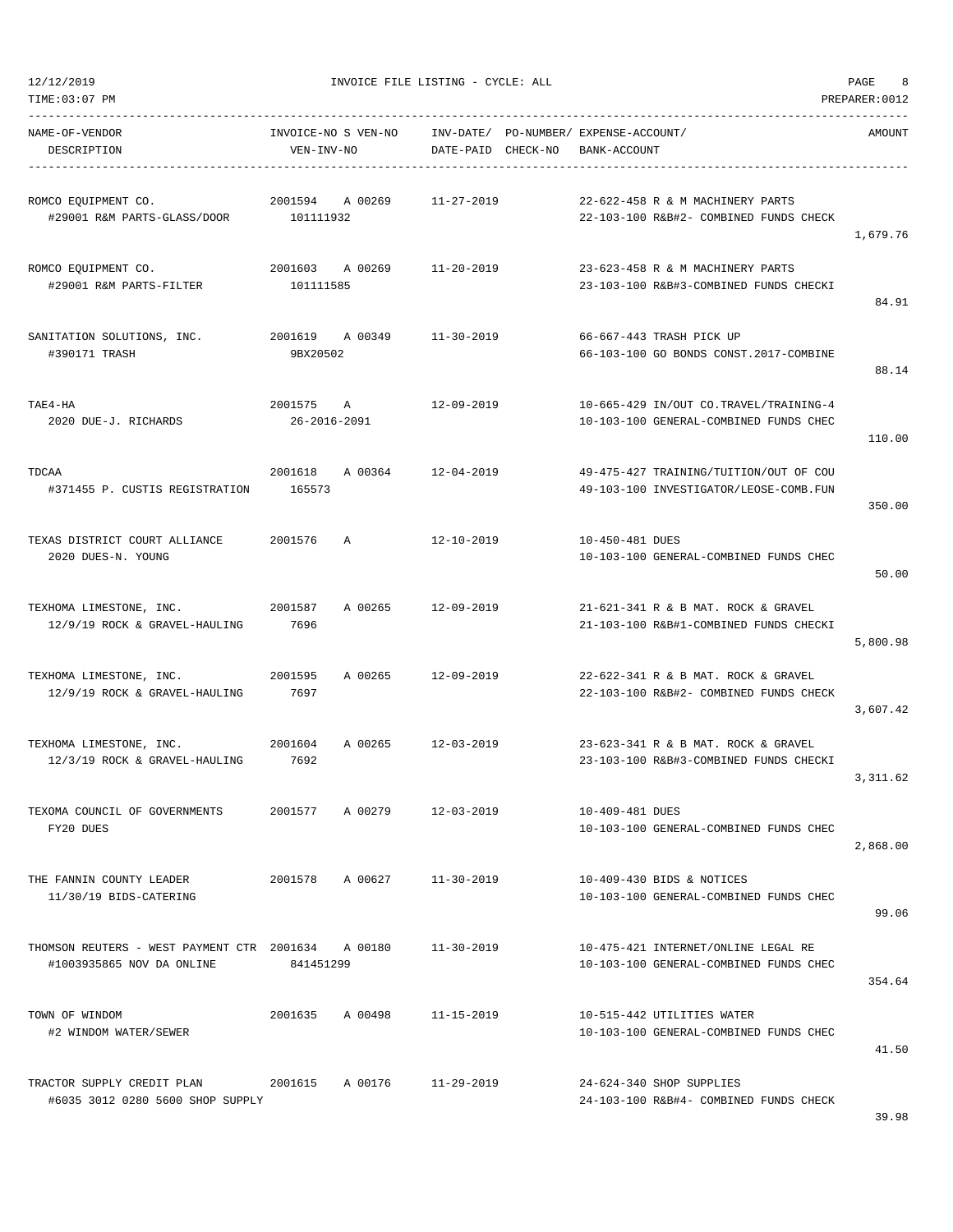| NAME-OF-VENDOR                |            | INVOICE-NO S VEN-NO | INV-DATE/ PO-NUMBER/ EXPENSE-ACCOUNT/ |          |              |                                        | AMOUNT   |
|-------------------------------|------------|---------------------|---------------------------------------|----------|--------------|----------------------------------------|----------|
| DESCRIPTION                   | VEN-INV-NO |                     | DATE-PAID                             | CHECK-NO | BANK-ACCOUNT |                                        |          |
|                               |            |                     |                                       |          |              |                                        |          |
| TRACTOR SUPPLY CREDIT PLAN    | 2001616    | A 00176             | 11-29-2019                            |          |              | 24-624-458 R & M MACHINERY PARTS       |          |
| #6035 3012 0280 5600 R&M PART |            |                     |                                       |          |              | 24-103-100 R&B#4- COMBINED FUNDS CHECK |          |
|                               |            |                     |                                       |          |              |                                        | 6.24     |
| US POSTAL SERVICE             | 2001579    | A                   | $12 - 09 - 2019$                      |          |              | 10-518-311 POSTAL EXPENSES             |          |
| BOX 490 SVC FEE               |            |                     |                                       |          |              | 10-103-100 GENERAL-COMBINED FUNDS CHEC |          |
|                               |            |                     |                                       |          |              |                                        | 336.00   |
| WINDOM FEED SACK              | 2001580    | A 00408             | 12-10-2019                            |          |              | 10-510-316 EMPLOYEE AWARDS BANQUET     |          |
| 12/20/19 CATERING-135         |            |                     |                                       |          |              | 10-103-100 GENERAL-COMBINED FUNDS CHEC |          |
|                               |            |                     |                                       |          |              |                                        | 1,755.00 |